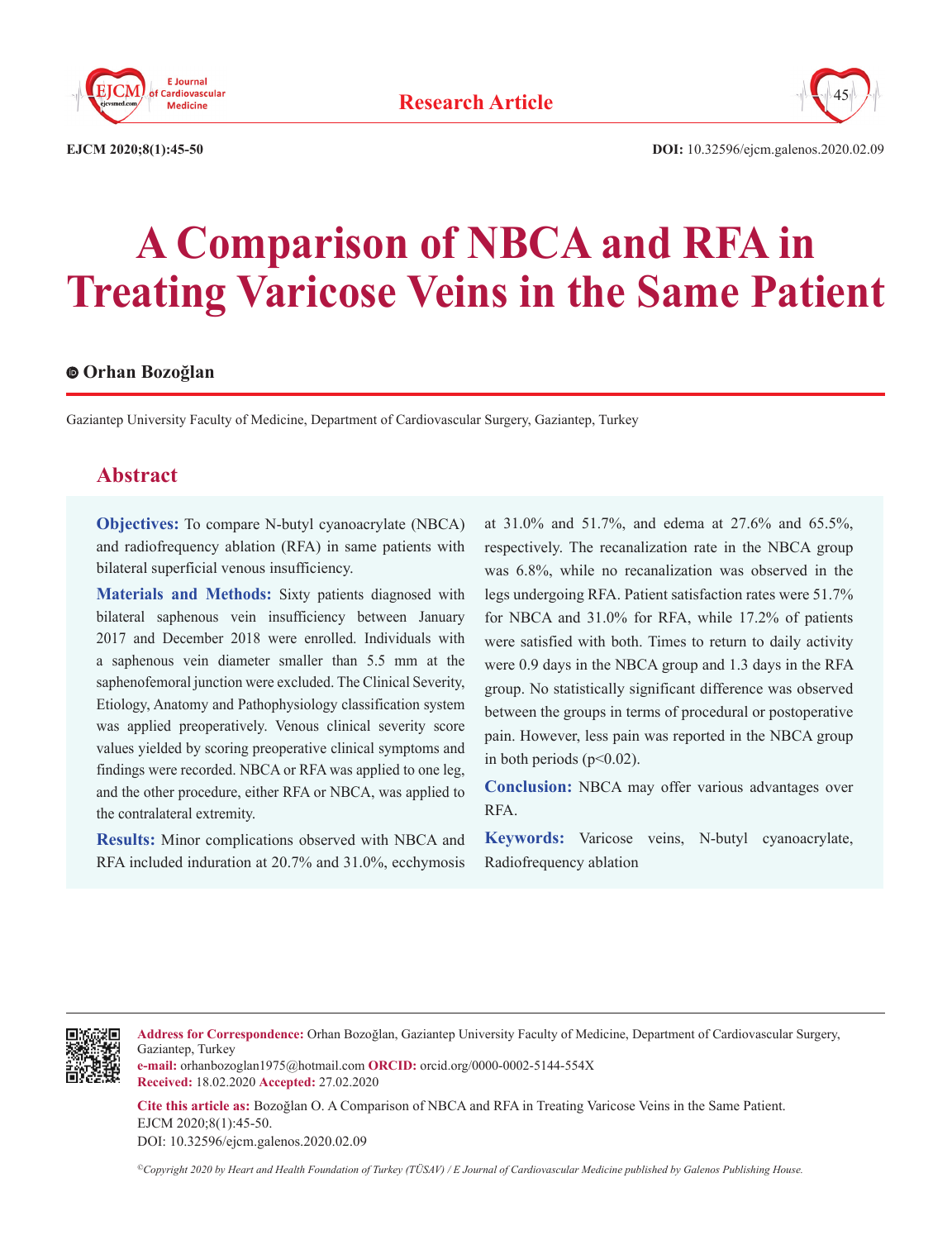



# **Introduction**

While surgery represented the main option in the treatment of varicose veins for many years, this has been replaced by endovenous methods in the last 20 years. The first procedure performed using radiofrequency energy was published in  $2002^{(1)}$ . Radiofrequency ablation (RFA) subsequently began being widely employed in varicose veins<sup> $(2,3)$ </sup>. Thermal energy as high as  $1200$ C is used in RFA. However, tumescent anesthesia is essential in order to prevent potential complications associated with thermal energy. Various problems may also occur with tumescent anesthesia. Complications may develop in association with the use of high levels of local anesthetic agent. Ecchymosis and hematoma may also develop in the injection sites. The application of several injections may also be uncomfortable for the patient. The possibility of such complications in thermal ablation methods has previously been reported $(4,5)$ . In order to avoid the complications of tumescent anesthesia, there has recently been a direct trend toward non-thermal methods. Foam sclerotherapy was formerly used for that purpose, but has a low success rate<sup>(6)</sup>. More effective methods have therefore been developed, such as mechanochemical ablation and glue embolization<sup> $(7,8)$ </sup>. Glue ablation relies on chemical destruction of the insufficient vein using NBCA, a tissue adhesive. This technique has become highly popular in recent years and has begun being widely employed. Several studies involving NBCA have been published. Studies have also compared NBCA with other thermal ablation methods $(8-11)$ . However, no previous studies have compared the two techniques in the same patient. The purpose of the present study was therefore to investigate procedural success, complications, and patient satisfaction in individuals undergoing NBCA and RFA to different legs. NBCA was applied to one lower extremity in the cases of bilateral saphenous vein insufficiency and RFA to the contralateral extremity in order to obviate patient-associated variables.

# **Materials and Methods**

Sixty patients, including 26 men and 34 women aged between 29 and 64 years (mean  $42.2 \pm 10.2$  years), diagnosed with symptomatic great saphenous vein insufficiency in the bilateral lower extremities and presenting to the cardiovascular surgery clinic between January 2017 and December 2018 represented the study group. The NBCA and RFA procedures in the present research were performed by two experienced surgeons in the same institution. NBCA was applied to one lower extremity and RFA to the other in all 60 cases. The study commenced following receipt of ethical committee approval. Patients with unilateral vena saphena magna (VSM) insufficiency, those undergoing the same technique in both extremities, and those refusing to consent to procedures on both extremities in separate sessions were excluded. We also excluded all individuals with saphenous vein diameters at the saphenofemoral junction (SFJ) smaller than 5 mm. The Clinical Severity, Etiology, Anatomy and Pathophysiology (CEAP) classification system was applied prior to all procedures. Venous clinical severity score (VCSS) values were elicited by scoring preprocedural clinical symptoms and findings, and subsequently recorded. The decision to perform NBCA and RFA was based on the presence of insufficiency in both existing VSM identified at diagnostic colored Doppler ultrasonography (DUS). Evaluation revealed no advanced insufficiency or obstruction in the deep veins of either extremity in any individual. The procedures were randomized, with NBCA being performed first in one case and RFA first in the next. Patients were blinded to which procedure was scheduled for which extremity. NBCA and RFA were performed as previously reported by Yasim et al. $(8)$  and Eroglu and Yasim $(9)$ . Analgesic medication (paracetamol) was made available for all patients after both NBCA and RFA. A pain scale was employed to measure pain occurring during and after the procedure. Patients were asked to indicate the level of pain perceived on a scale of 1 to 5, with 1 representing no pain, 2 mild pain, 3 moderate pain, 4 severe pain, and 5 very severe pain.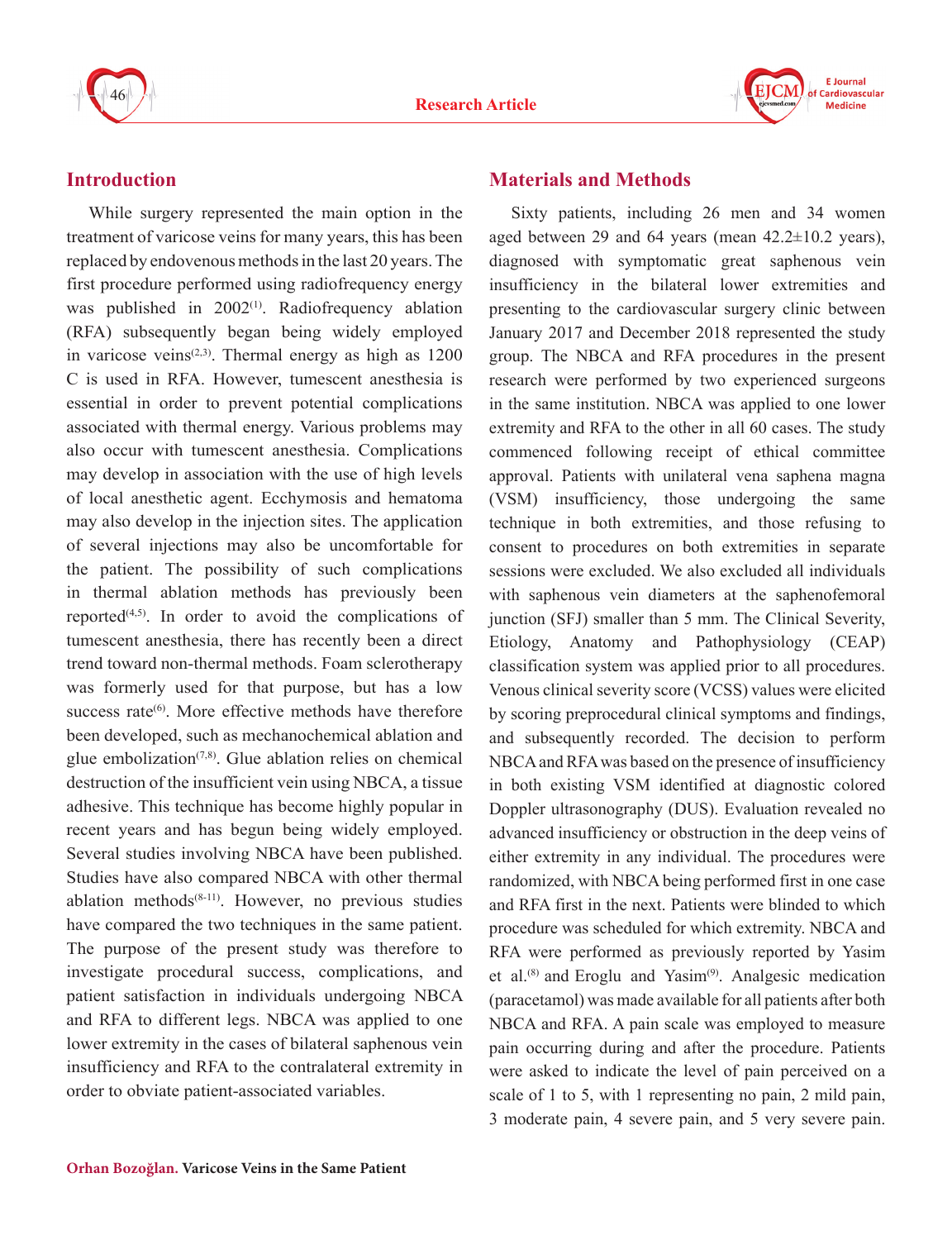



All additional analgesia requirements were recorded. An elastic bandage was placed around the extremity receiving the procedure for two days. Patients were advised to wear compression socks for the next three months and to resume their daily activities as quickly as possible. Times to return to daily activities were also recorded. Clinical follow-up was performed on postprocedural day 2, and clinical and DUS-assisted follow-ups were carried out in the first week and at one, three, and six months. DUS was employed when recording saphenous vein occlusion, recanalization, perforating veins, and residual varicosities. Both major and minor complications were investigated.

The ethics committee approval was obtained from Kahramanmaraş Sütçü İmam University approved this study (REC number: 2018/14-05).

#### **Statistical Analysis**

Data were expressed as mean  $\pm$  standard deviation values or as median and range. Analysis of demographic and clinical data was performed using the paired samples t-test for parametric variables and the Wilcoxon signed ranks test for non-normally distributed data. The McNemar test was applied to analyze quantitative data. All analyses were performed on SPSS version 17.0 software (SPSS Inc., Chicago, USA), and p values <0.05 were regarded as statistically significant.

### **Results**

Primary VSM insufficiency was present in all patients. Both extremities of all patients were symptomatic. There was no difference between the patients in terms of CEAP and VCSS classifications. The mean duration of reflux in the SFJ was calculated as 3.6 s in the NBCA group and 3.8 s in the RFA group. NBCA and RFA procedures were applied to 120 saphenous veins of 60 patients. No significant differences were determined between the two groups in terms of saphenous vein diameters, lengths, or depths. However, the lengths of procedure differed significantly. NBCA was completed significantly at 21.2 min, than RFA at 32.7 min ( $p<0.05$ ). A detailed comparison of demographic characteristics and clinical findings is shown

in Table 1. Preoperative pain scores were 1.4 for NBCA and 1.7 for RFA, but the difference was not statistically significant. Postoperative pain scores were significantly lower in the NBCA group than in the RFA group  $(p<0.02)$ . Postoperative analgesic requirements (paracetamol) were statistically significant. Time to return to activity was significantly shorter in the NBCA group than in the RFA group  $(p<0.001)$ . Time to return to work was not significantly different between the groups. A comparison of postoperative data is given in Table 2. Postoperative minor complications included induration, ecchymosis, and edema. Induration was observed in 20.7% of extremities receiving NBCA and 31.0% of those receiving RFA, the difference was statistically significant. Ecchymosis developed in 31.0% of extremities receiving NBCA and in 51.7% of those undergoing RFA. This difference was

**Table 1.** Demographic and clinical data

|                               | <b>NBCA</b><br>$(n=60)$ | <b>RFA</b><br>$(n=60)$ | р                        |
|-------------------------------|-------------------------|------------------------|--------------------------|
| Age                           | $44 \pm 10.2$           | $442+102$              | $\overline{\phantom{a}}$ |
| Gender, M/F                   | 28/32                   | 28/32                  | $\overline{\phantom{0}}$ |
| <b>VCSS</b>                   | $9.7 \pm 2.5$           | $9.9{\pm}2.5$          | >0.05                    |
| <b>CEAP</b>                   | $3.2 \pm 0.4$           | $3.2 \pm 0.4$          | >0.05                    |
| <b>VSM diameter (SFJ)</b>     | $9.6 \pm 1.7$           | $10.3 + 2.8$           | >0.05                    |
| <b>VSM diameter (knee)</b>    | $62+14$                 | $64+23$                | >0.05                    |
| Mean SFJ reflux time (sec)    | $3.6 + 1.4$             | $38+13$                | >0.05                    |
| Distance from skin (mm)       | $14.3 \pm 7.3$          | $14.5 \pm 7.3$         | >0.05                    |
| Length of saphenous vein (cm) | $26.4 \pm 3.4$          | $26.5\pm 6.5$          | >0.05                    |
| Duration of procedure (min)   | $212+47$                | $32.7\pm 6.5$          | < 0.05                   |

*NBCA: N-butyl cyanoacrylate, RFA: Radiofrequency ablation, VCSS: Venous clinical severity score, CEAP: Clinical Severity, Etiology, Anatomy, and Pathophysiology; VSM: Vena saphena magna, SFJ: Saphenofemoral junction, M: Male, F: Female*

*Bold p value are statistically significant*

#### **Table 2.** Postoperative data

|                               | <b>NBCA</b><br>$(n=60)$ | <b>RFA</b><br>$(n=60)$ | р      |  |
|-------------------------------|-------------------------|------------------------|--------|--|
| Pain score (intraoperative)/d | $1.2 \pm 0.6$           | $1.7 \pm 0.8$          | < 0.05 |  |
| Pain score (postoperative)/d  | $1.2 \pm 0.4$           | $1.4 \pm 0.5$          | < 0.05 |  |
| Analgesic requirement, mg/d   | 650±300                 | 950±200                | < 0.05 |  |
| Time to return to activity/d  | $0.9 + 0.8$             | $1.3 + 1.1$            | < 0.05 |  |
| Time to return to work/d      | $1.8 + 0.8$             | $21+12$                | >0.05  |  |
|                               |                         |                        |        |  |

*RFA: Radiofrequency ablation, NBCA: N-butyl cyanoacrylate*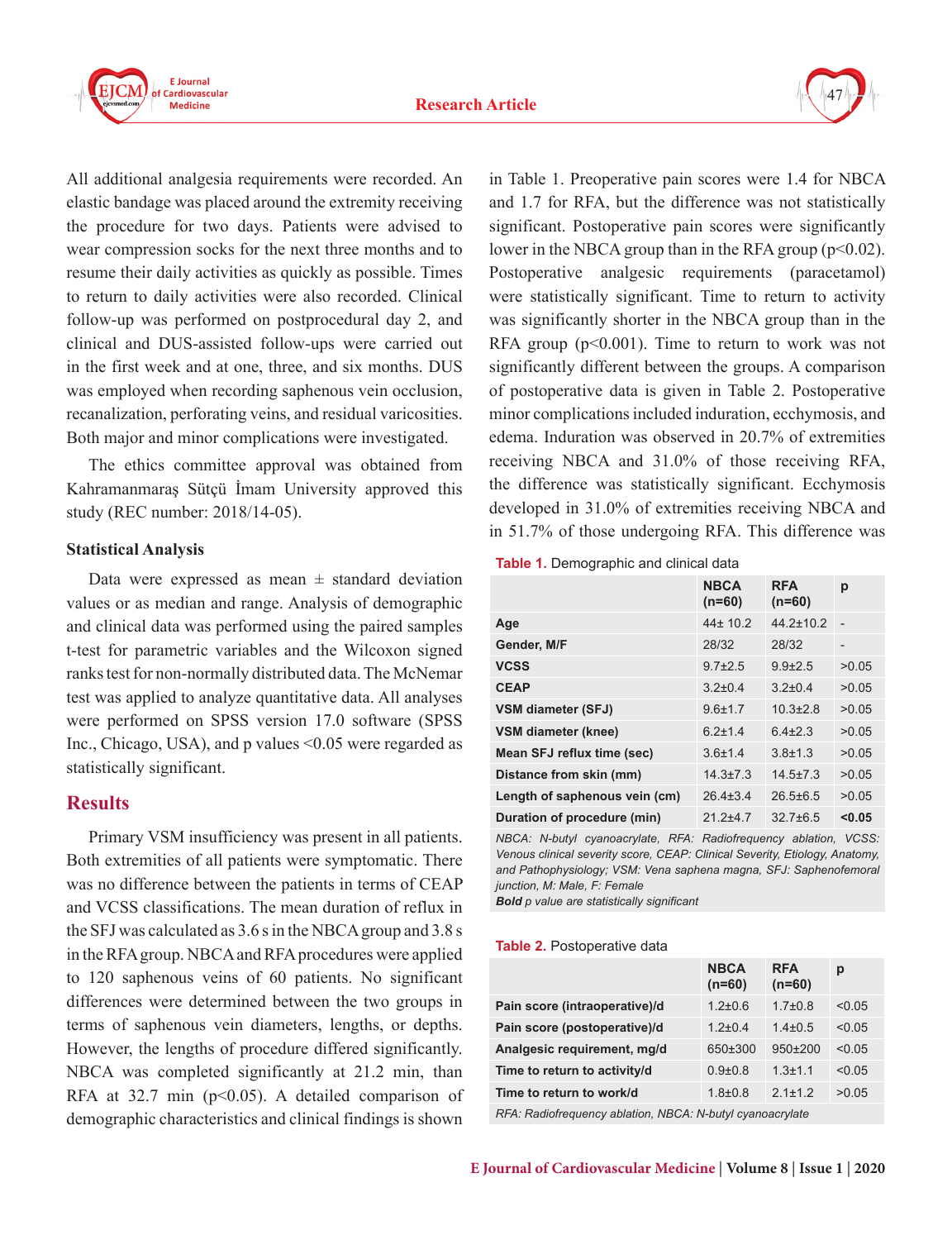

also significant. Edema developed in significantly fewer members of the NBCA group, at 27.6%, than in the RFA group, at  $65.5\%$  ( $p<0.008$ ). All three minor complications resolved completely within two weeks. No major complications [such as deep venous thrombosis (DVT), pulmonary embolism, or skin burn] were observed in any case. Post-NBCA and RFA complications are shown in Table 3. In terms of satisfaction with the two procedures, 31% of patients reported favoring RFA while 51.7% preferred NBCA, and 17.2% expressed no preference. Recanalization occurred in four (6.8%) saphenous veins undergoing NBCA during follow-up. Total occlusion was observed in all 60 (100%) saphenous veins receiving RFA at six-month follow-up.

# **Discussion**

Chronic venous insufficiency and resulting varicose veins in the lower extremities impact significantly on patients' quality of life and also cause socioeconomic burdens<sup>(12)</sup>. The last decade has witnessed major advances in the treatment of varicose veins, with endovenous ablation techniques replacing surgery to a significant extent. Thermal endovenous procedures including RFA EVLA have become the most commonly employed techniques. Cyanoacrylate is a generic name applied to a group of strong and fast-acting adhesives with industrial, medical, and domestic applications. NBCA, a type of adhesive, is approved by the Federal Drug Administration in the treatment of cerebral aneurysms and arteriovenous malformations $(13-15)$ . Intra-body use is therefore safe for

| <b>Table 3.</b> Complications After NBCA and RFA |  |
|--------------------------------------------------|--|
|--------------------------------------------------|--|

|                      | <b>NBCA</b><br>$(n=60)$ | <b>RFA</b><br>$(n=60)$ | р      |
|----------------------|-------------------------|------------------------|--------|
| Induration           | 20.7%                   | 31.0%                  | < 0.05 |
| Ecchymosis           | 31.0%                   | 32.6%                  | < 0.05 |
| Edema                | 27.6%                   | 65.5%                  | < 0.05 |
| Paresthesia          | 0.0                     | 0.0                    |        |
| Deep vein thrombosis | 0.0                     | 0.0                    |        |
| Pulmonary embolism   | 0.0                     | 0.0                    |        |

*RFA: Radiofrequency ablation, NBCA: N-butyl cyanoacrylate Bold p value are statistically significant*

humans. The clinical use of cyanoacrylate-based materials for the treatment of varicose veins has also become increasingly popular. Early results were subsequently published by numerous researchers<sup> $(8,16,17)$ </sup>, followed by mid-term results<sup>(18)</sup>. NBCA is a clear fluid that solidifies following a polymerization reaction once injected intravascularly and produces an inflammatory reaction in the venous wall<sup> $(19-21)$ </sup>. The first study concerning the use of varicose vein treatment in humans was by Almeida et al.(22) in 2013. Good results were obtained with NBCA in all these studies. Studies comparing NBCA with other endovenous methods also began being published. Morrison et al.<sup>(21)</sup> first compared NBCA and RFA (the VeClose Study) and reported three-month results. Bozkurt and  $Y_1$ lmaz<sup> $(11)$ </sup> subsequently compared NBCA with EVA and reported 12-month results. In 2017, Koramaz et al.<sup>(10)</sup> published a study comparing NBCA and EVA, and in 2018 the VeClose study published its 24-month findings. Again in 2018, Yasim et al.<sup>(8)</sup> and Eroglu and Yasim<sup>(9)</sup>. reported two-year results for 525 patients undergoing NBCA, EVLA and RFA. NBCA and other endovenous methods were found to be similarly effective in all these studies, although NBCA had the advantages of fewer side-effects and better patient comfort. However, different methods were employed in different patients in all these studies. Individual differences may therefore have affected the treatment outcomes. We employed the two different methods (NBCA and RFA) in the same patient in order to minimize these individual characteristics. Objective assessment may therefore be problematic when the two techniques are compared in different patients, due to individual differences in pain thresholds. The present study was therefore intended to compare the efficacy and side-effects of NBCA and RFA ablation by performing them in the same patient, but on different legs. Our scan of the literature revealed no previous research comparing the two techniques in this manner. Analysis revealed ablation rates of 100% for RFA and 93.2% for NBCA, the difference was statistically significant. Patient satisfaction was higher with NBCA, with better results also being observed for parameters including intraoperative and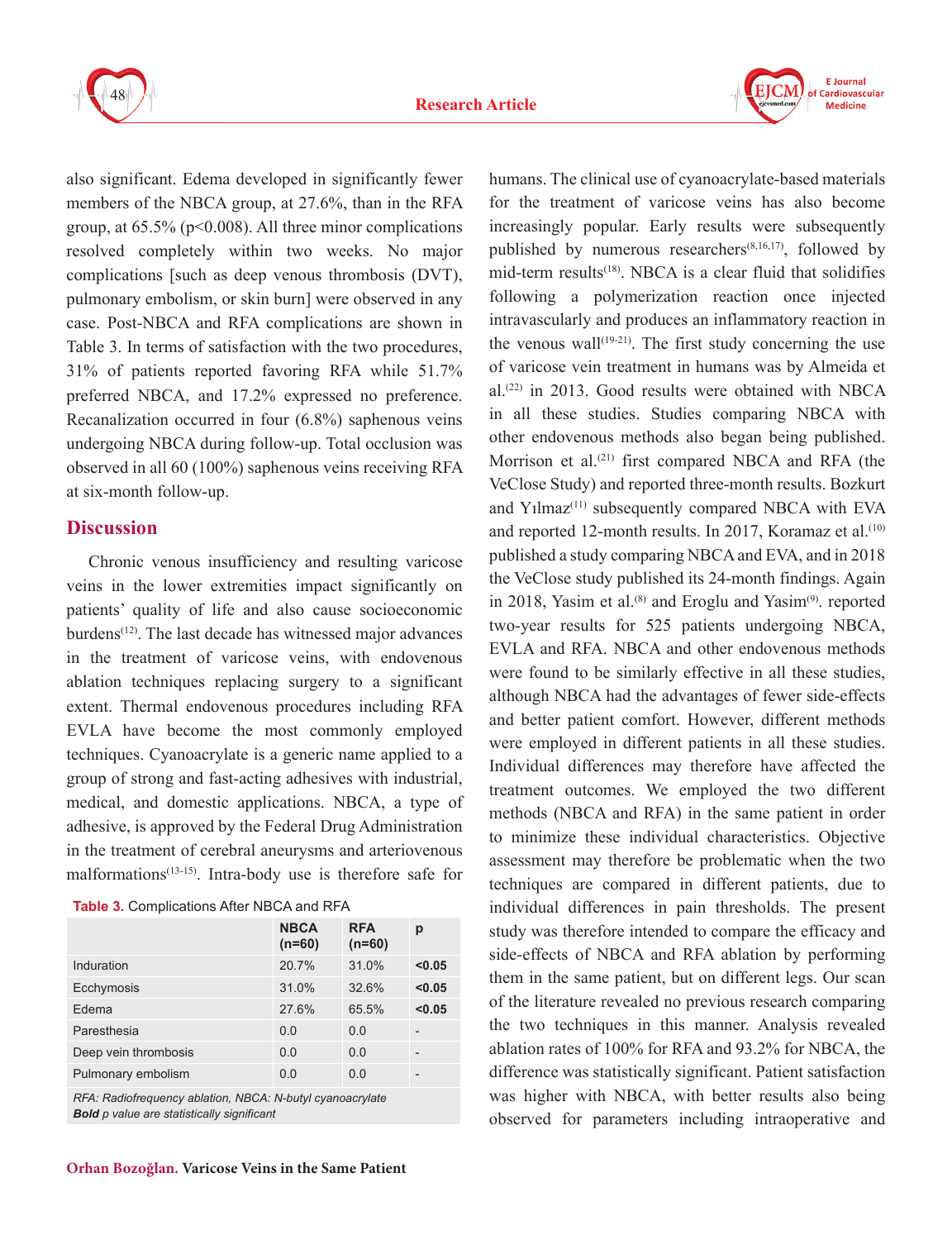

postoperative pain, postoperative analgesic requirements, resumption of daily activity, and return to work. Results for postoperative pain and time to resumption of daily activity were significantly better for NBCA  $(p<0.035$ and <0.001, respectively). No procedure-associated major complication (DVT, pulmonary embolism, or skin burn) was observed in any of our cases, while minor complications were less common following NBCA. However, it is also important to remember that most minor complications (such as hematoma and ecchymosis) derive not from the procedural anesthesia administration that can reduce these side-effects to a minimum. The main differences between the two techniques will therefore consist of pain and occlusion rates, with lower pain scores being reported with NBCA.

# **Conclusion**

The fact that NBCA and RFA were compared in the bilateral extremities of the same patients in this study minimized subject-dependent factors and permitted a more objective evaluation of patient satisfaction. In conclusion, while NBCA and RFA exhibit similar success rates, NBCA may offer a number of advantages over RFA.

#### **Ethics**

**Ethics Committee Approval:** The ethics committee approval was obtained from Kahramanmaraş Sütçü İmam University approved this study (REC number: 2018/14- 05).

**Informed Consent:** Informed consent was obtained from all the patients.

**Peer-review:** Externally peer-reviewed.

**Financial Disclosure:** The author declared that this study received no financial support.

# **References**

- 1. Weiss RA, Weiss MA. Controlled radiofrequency endovenous occlusion using a unique radiofrequency catheter under duplex guidance to eliminate saphenous varicose vein reflux: a 2-year follow-up. Dermatol Surg 2002;28:38-42.
- 2. Lurie F, Creton D, Eklof B, et al. Prospective randomized study of endovenous radiofrequency obliteration (closure procedure) versus ligation

and stripping in a selected patient population (EVOLVeS Study). J Vasc Surg 2003;38:207-14.

- 3. Badham GE, Strong SM, Whiteley MS. An in vitro study to optimise treatment of varicose veins with radiofrequency-induced thermo therapy. Phlebology 2015;30:17-23.
- 4. Creton D, Pichot O, Sessa C, Proebstle TM; ClosureFast Europe Group. Radiofrequency-powered segmental thermal obliteration carried out with the ClosureFast procedure: results at 1 year. Ann Vasc Surg 2010;24:360-6.
- 5. Desmyttere J, Grard C, Wassmer B, Mordon S. Endovenous 980-nm laser treatment of saphenous veins in a series of 500 patients. J Vasc Surg 2007;46:1242-7.
- 6. Rasmussen LH, Lawaetz M, Bjoern L, Vennits B, Blemings A, Eklof B. Randomized clinical trial com-paring endovenous laser ablation, radiofrequency ablation, foam sclerotherapyand surgical stripping for great saphenous varicose veins. Br J Surg 2011;98:1079-87.
- 7. Elias S, Raines JK. Mechanochemical tumescentless endovenous ablation: final results of the initial clinical trial. Phlebology 2012;27:67-72.
- 8. Yasim A, Eroglu E, Bozoglan O, Mese B, Acıpayam M, Kara H. A new nontumescent endovenous ablation method for varicose vein treatment: early results of n-butyl cyanoacrylate (variclose®). Phlebology 2017;32:194-9.
- 9. Eroglu E, Yasim A. A Randomised Clinical Trial Comparing N-Butyl Cyanoacrylate, Radiofrequency Ablation and Endovenous Laser Ablation for the Treatment of Superficial Venous Incompetence: Two Year Follow up Results. Eur J Vasc Endovasc Surg 2018;56:553-60.
- 10. Koramaz İ, El Kılıç H, Gökalp F, et al. Ablation of the great saphenous vein with nontumescent n-butyl cyanoacrylate versus endovenous laser therapy. J Vasc Surg Venous Lymphat Disord 2017;5:210-5.
- 11. Bozkurt AK, Yılmaz MF. A prospective comparison of a new cyanoacrylate glue and laser ablation for the treatment of venous insufficiency. Phlebology 2016;31(1 Suppl):106-13.
- 12. Evans CJ, Fowkes FG, Ruckley CV, Lee AJ. Prevalence of varicose veins and chronic venous insufficiency in men and women in the general population: Edinburgh Vein Study. J Epidemiol Community Health 1999;53:149-53.
- 13. Linfante I, Wakhloo AK. Brain aneurysms and arteriovenous malformations: advancements and emerging treatments in endovascular embolization. Stroke 2007;38:1411-7.
- 14. Bruno CA, Meyers PM. Endovascular management of arteriovenous malformations of the brain. Interv Neurol 2012;1:109-23.
- 15. Ogilvy CS, Stieg PE, Awad I, et al; Special Writing Group of the Stroke Council, American Stroke Association. AHA scientific state-ment: recommendations for the management of intracra-nial arteriovenous malformations: a statement for healthcare professionals from a special writing group of the Stroke Council, American Stroke Association. Stroke 2001;32:1458-71.
- 16. Park I. Initial Outcomes of Cyanoacrylate Closure, VenaSeal System, for the Treatment of the Incompetent Great and Small Saphenous Veins. Vasc Endovascular Surg 2017;51:545-9.
- 17. Çalık ES, Arslan Ü, Ayaz F, et al. N-butyl cyanoacrylate in the treatment of venous insufficiency--the effect of embolisation with ablative polymerisation. Vasa 2016;45:241-6.